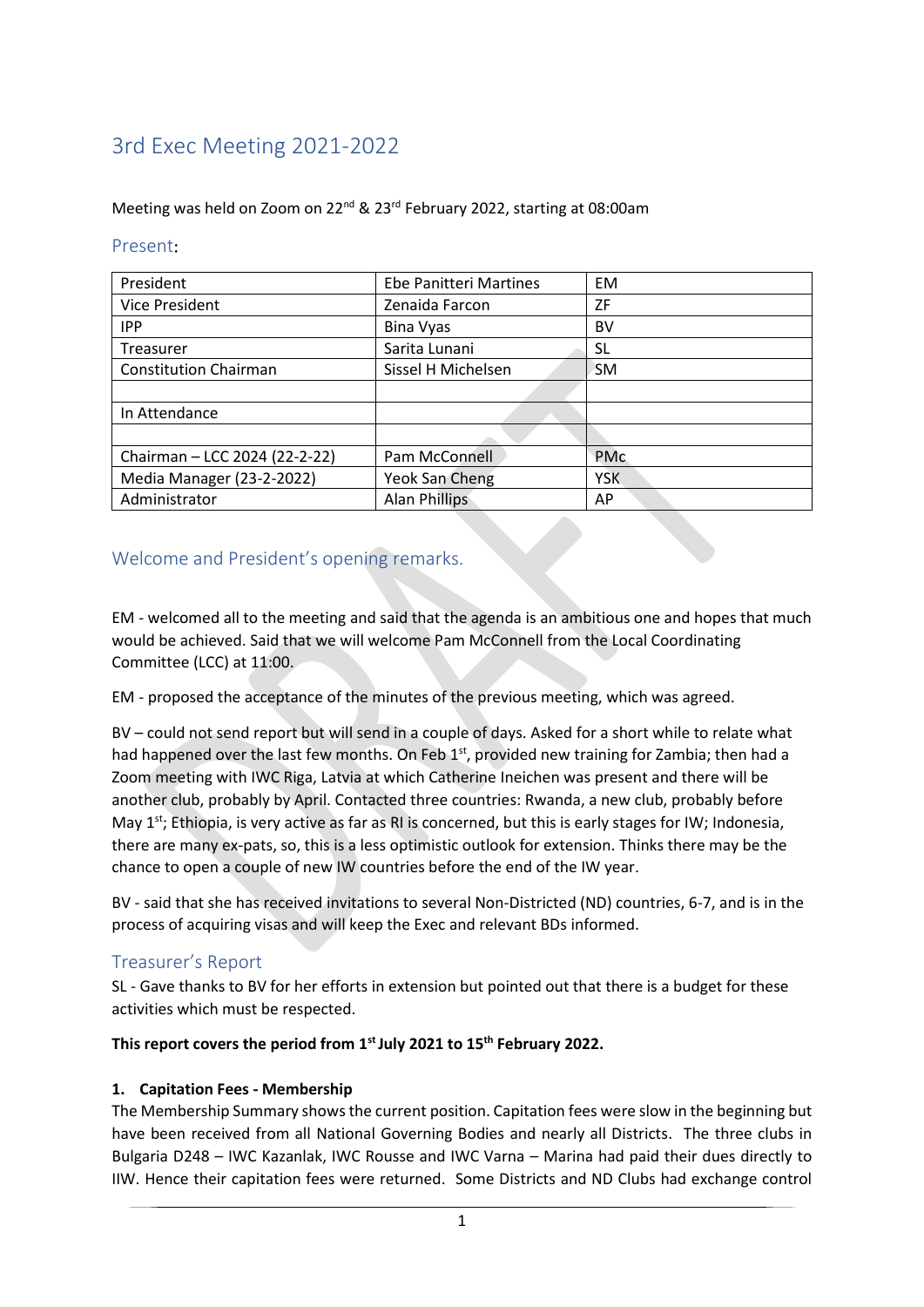problems getting the money out of the county. The three ND Clubs of Inner Wheel Australia namely IWC Wyong, IWC Gosford North and IWC Tuggerah Lakes have become a part of District A53.

Membership till 15<sup>th</sup> February is... Full Dues – 106,658 members Half Dues – 1,692 members Total Membership - 108,384 members

Capitation from Non-Districted Clubs outstanding this year - Ukraine, Hungary – (Szegad, Mateszalka, Keszkemet), Jamaica – (Ocho Rios, May Pen) Ecuador, French Guyana, Guyana – (George Town Central), Lebanon – (Vatroun), Malawi, Serbia – (Belgrade Zrenjanin), Spain – (Barcelona), Martinique and USA – (Baton Rouge).

Till date 141 new clubs, have been chartered: India - 109, Philippines – 9, Italy – 7, Nepal - 4, Pakistan - 2, Alasia – 1, Guinea – 1, Malaysia – 1, Mexico – 1, Belgium & Luxembourg – 1, Nigeria -1, Senegal – 1, Slovenia – 1, Zambia – 1, Switzerland - 1

One new District 222, Alasia was formed. One new country was added – IWC Lusaka in Zambia.

Approximately 2,476 new members have joined, of which**,** over 2,034 in India, Philippines - 88 and 120 in Italy**.**

**Total membership** is 108,384 till 15<sup>th</sup> February 2022. This includes the membership of 34 members of IWC Mombasa who had paid their dues for 2021-2022 in the previous year itself. Last year in 2020- 2021 the membership till 30<sup>th</sup> June 2021 was 105,623.

Net Increase in membership is 2761 till date.

### **2. Payments**

Receipts of all Capitation fees, Directories, MG Awards and C&H books were sent every month to all countries / districts/ ND Clubs, with a copy to President Ebe Martines and Admin Alan. Receipt of Capitation fees of ND Clubs were also marked to Vice President Zenaida Farcon.

All payments have been executed online and authorized by Imm. Past Treasurer Liz Thomas and me. President Ebe has been informed of all payments.

An amount of £10,000 from the current account was sent to HAS (Hospital Albert Schweitzer) -Haiti's Covid 19 Vaccination Program to buy refrigerators for the Covid vaccine. The amount of £10,015.00 including the bank charges has been now transferred from the Covid account to the current account.

#### **3. Bank Account Balances**

| $\mathbf{1}$ . | HSBC                       | <b>Current Account</b> | £ 5,000.00    |
|----------------|----------------------------|------------------------|---------------|
|                |                            | Deposit Account        | £1,443,587.10 |
|                | 2. NatWest Current Account |                        | £ 20,000.00   |
|                |                            | Deposit Account        | £123,844.44   |
|                |                            | Covid19 Fund           | £55,550.16    |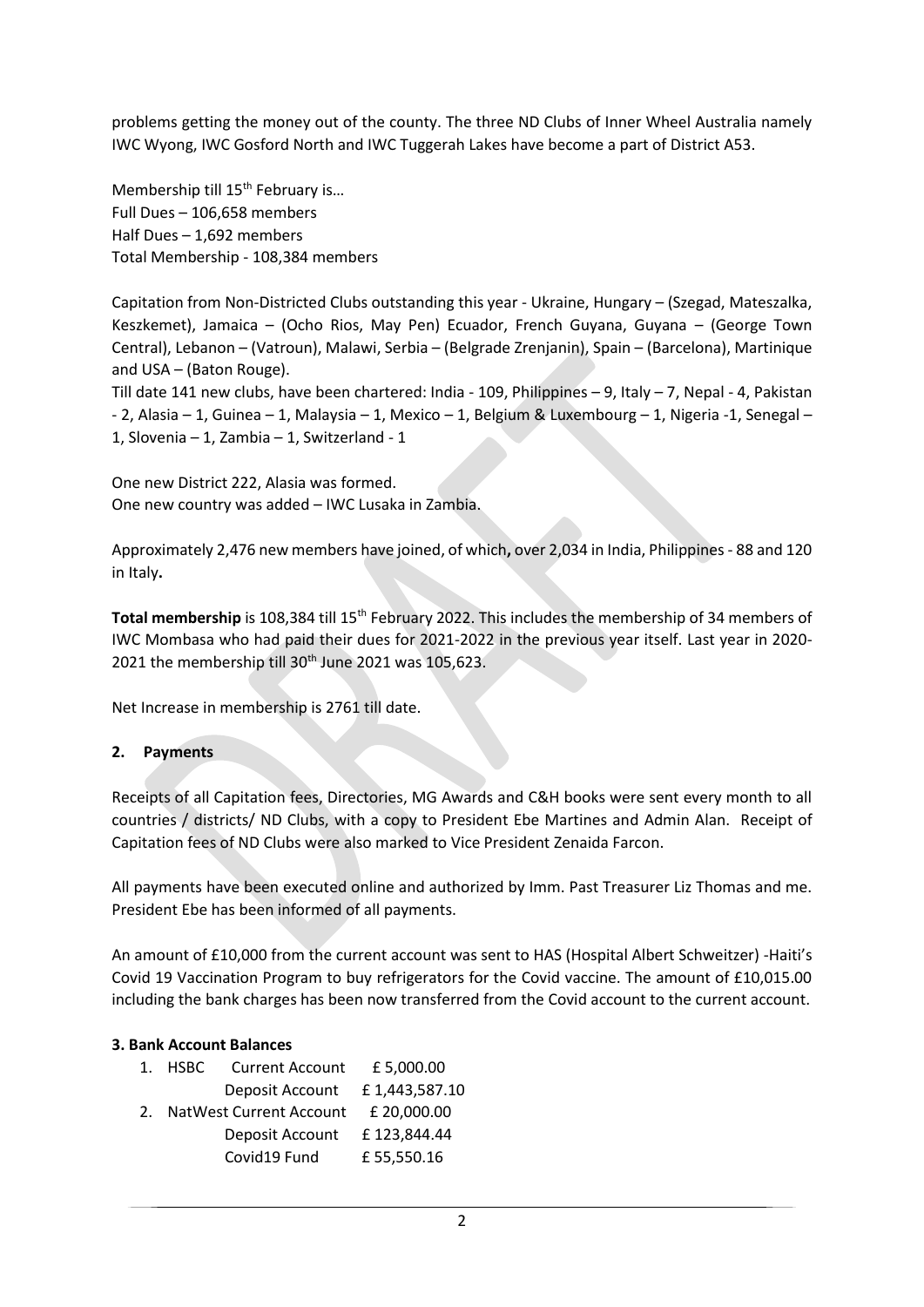#### **4. Investments – 1 year Term Deposits**

- a. Julian Hodge Bank £85,000 (interest of £679.07 transferred to HSBC)
- b. United Trust Bank £85,000 (interest of £893.24 transferred to NatWest)
- c. Hampshire Trust Bank £85,845.34 (balance reinvested)
- d. Norwegian Krone Kr 898,923.29
- e. Euros 108.92

**5. December Mailshot** – There have been problems with delivery to many countries which must be investigated. It has continued to be printed in India for distribution in India, Pakistan, Sri Lanka, Bangladesh, Malaysia & Singapore, Nepal and in UK for the rest of the world.

**6. Monthly Income and Expenditure Accounts – Quarterly report till 30<sup>th</sup> September 2021, for the** months of July, August & September and Half yearly report till 31<sup>st</sup> December 2021 for the months of October, November & December was circulated to the Executive Committee members and to the Board Directors.

- **7. Insurance:**
	- a. **General**: The policy has been renewed.
	- **b. Trustees & Officers**: This has also recently been renewed.
	- c. **Cyber Insurance**: The policy was renewed to cover all forms of security breaches, fraudulent transactions, extortion loss and data recovery.

#### **8. International Convention 2024**

**Manchester** – Received Minutes of the LCC meeting chaired by Convention Coordinator Pam McConnell.

I would like to thank Admin Alan - for his cooperation, timely help, and prompt response to all my mails - and Elaine for her advice. A special thank you to Immediate Past Treasurer Liz Thomas for her guidance and support whenever needed.

My sincere thanks to my colleagues on the Executive Committee – President Ebe, VP Zenaida, Imm. Past President Dr. Bina and CC Chairman Sissel for their support and encouragement always.

EM – thanked her for the hard work and for the clarity of the report. Said that the Mailshot would be referred to later in the agenda.

BV – said that the costs for her sending the VP pin and chain had still not been reimbursed and asked for SL to action this; SL asked AP to do this, he pointed out that the receipts would be required first, as these will be needed by the auditors.

SM – should the Bulgarian clubs be discussed now or later in the meeting; SL said that her report could be amended accordingly. EM said a further meeting could be arranged to discuss this important point, especially after the email received by all yesterday. Said that they are receiving too many emails and not through the correct protocols. Didn't understand why the three clubs don't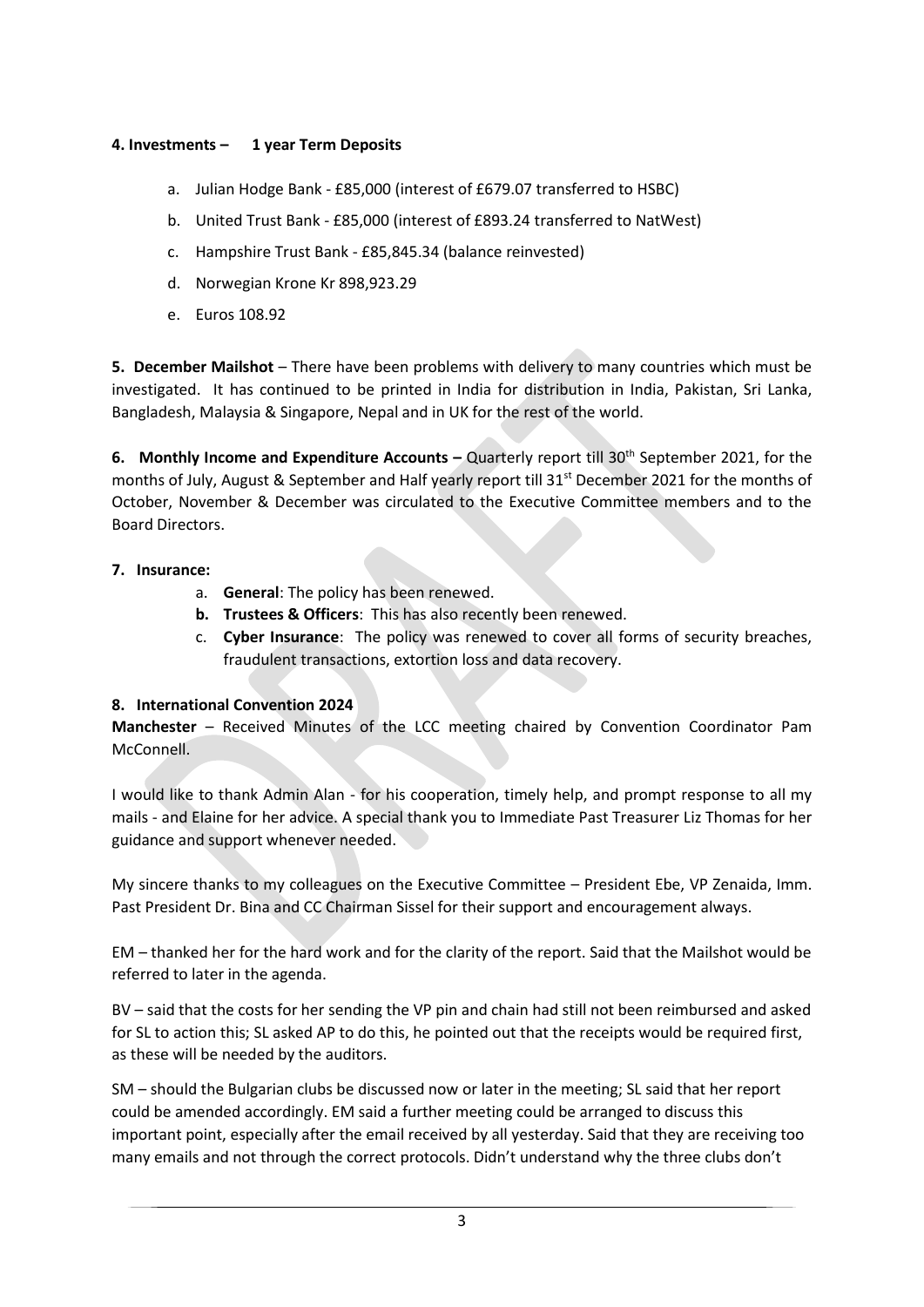want to follow the rules and all clubs should act in the same way. Suggested that there may be a need to have a lawyer involved and SM pointed out that there were too many lawyers involved in this process to date – each club should not need to consult a lawyer and many of these national regulations can be related to money laundering, which is often linked to other crimes. SM added further that there were implications for the personal accounts of the treasurers, who were using these to collect and transfer funds.

BV – questioned why lawyers need to be involved and that it should be made clear that the C&H should take precedence and that the loss of three clubs would be very sad and suggested a meeting with the three clubs. Speaking would be better than continual exchange of letters.

SM – asked whether SL had received any letters, she said that she had only received two letters, one of which was very early in her time as Treasurer. SM – pointed out that one of the clubs had been able to test vote; EM said she had read that one club had stated that they could vote, without paying Cap Fees. BV – said that the clubs should be made to realise their mistakes and that payment must be made through the proper channels. ZF – said to reiterate previous stance and that their being able to do the test vote was not of great significance; SM – said that there had not been any communication back from the three clubs to any correspondence.

BV – what is missing is total transparency and gave her experience with her own club / district and suggested that every email regarding money should go to the Treasurer. SL – has never been a Treasurer, but thinks that there should be a form, showing which clubs have paid. BV suggested that the email ID of the President should be sent to be used with the e-voting, but AP pointed out that it had been agreed that the club secretary would be the point of contact.

There was a general discussion on what processes could be instigated for subsequent years, to ensure that any club that has not paid Cap Fees is not involved in voting.

EM thought that ZF's suggestion about a form, which shows which clubs are being paid for when Cap Fees are sent, thus being able to identify which clubs are eligible to vote. ZF committed to design form.

### Matters Arising and Correspondence

EM - Formation of a new district in Pakistan.

BV – the clubs were formed last year, and they are doing very good works and does not think there is anything to worry about in giving them a new district. SL pointed out that Multan sent the payment direct. Said that there could be problems with three clubs, as there was no geographical element to the club's names (AP to contact NR to ask for clarification). SM said that a proper map should be provided, a printout from the internet would suffice, so that Exec could see clearly the situation. BV – said that there needs to be further information about the three clubs, so that Exec can see where they are.

Name change - Inner Wheel Klub Rønne to the name: • Inner Wheel Klub Bornholm; SM provided a background to the island and its history; EM thought that the name change could be approved, there was agreement from all.

Proposal 5 – IWA. SM provided a background to the request from CC of IWA, that there were many IWA members who disagreed with a previous by-law, regarding ND clubs. Said that it was good news that three of the previously ND clubs would be re-districting. Suggested that if there is to be a Constitution there need to be the same laws applied to all; said that Proposal 5 had made it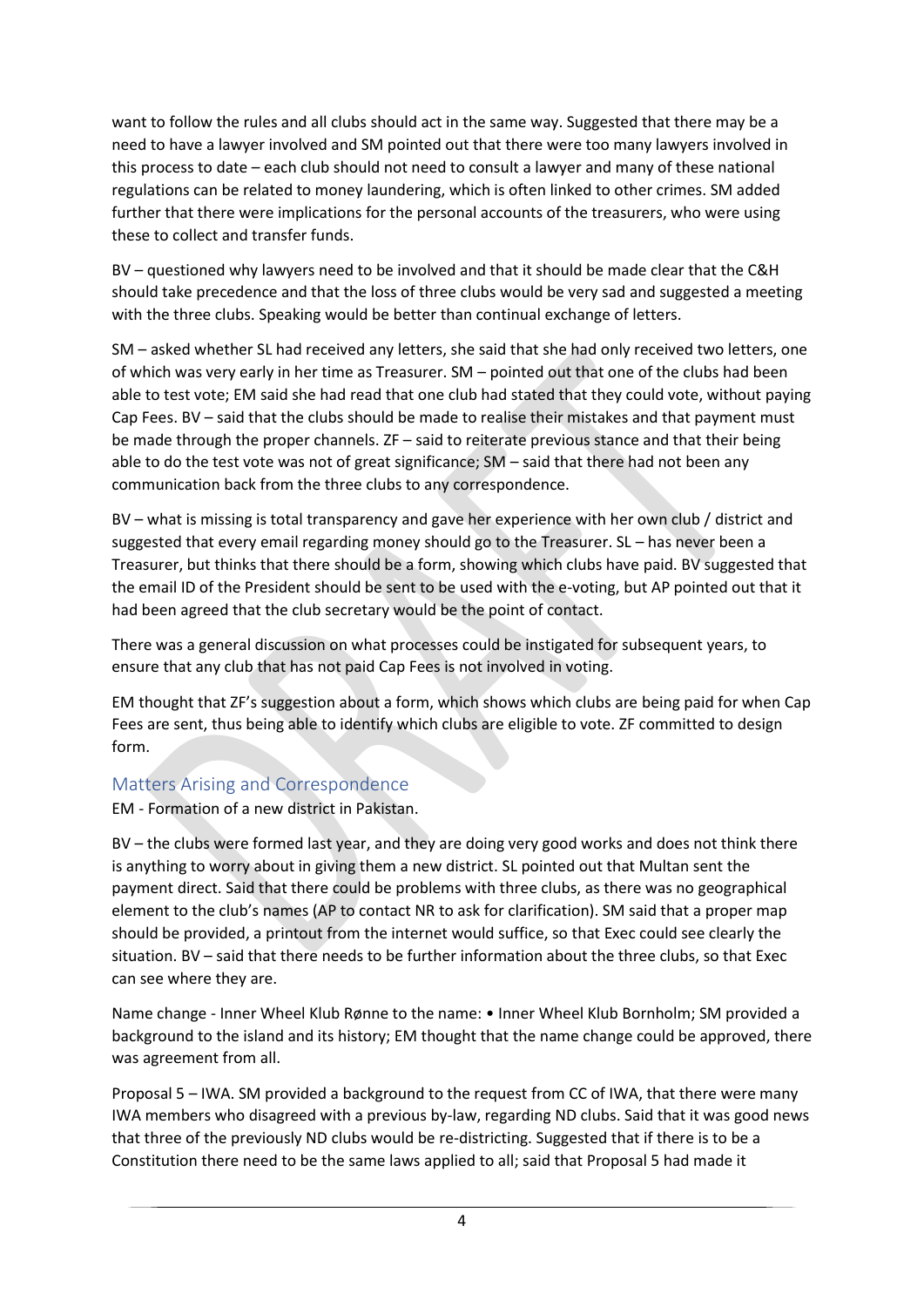problematic to run the country effectively and easily. SM mentioned parts of the letter received and quoted that "… a motivation is not a rule…".

EM - said that when a country wants to have its own by-laws, these should have been approved by IIW; SM asked whether it was passed by all Exec and BV added that she was on the Exec at the time, she objected but it was passed by a majority. Asked what SM thought a solution could be – SM replied that in IWA, there were not really any NDCs anymore, but that there are BDs working with NDCs in Australia. Thought that there could be a proposal at the next convention to more clearly define matters and asked to be able to consider this overnight, which was accepted.

ZF – suggested that it be worked out within the IW year and within the current IIW Constitution, as the change hasn't been made with the Australian SEC. SM agreed and said that if someone from an NDC came to be nominated for BD role, they would not be qualified. BV asked that when someone was nominated, from the Nomination form, how would it be identified that they were from an NDC. It was agreed that it could be very difficult to identify this matter.

EM – thought that this was a very involved problem to solve and wondered why this had caused such disquiet; outlined her understanding of the nomination process and the various stages, concluding in the nomination being accepted by IIW. BV – said that this process is taken on face value and trust; agreed with the suggestion of creating a draft solution.

AP – pointed out that Past-Treasurer had created a checklist document for all nominees, as to which documents were required and this was on the website along with the Nomination Forms, so, there was little reason the documents are not submitted correctly. BV – said that the nominees should take responsibility for their nomination papers and ultimately, it is the candidate's responsibility.

EM – candidates must follow the sequences of approval and the different documents that are required for their nomination to be acceptable to IIW.

### Test e-voting February 9-16- 2022 & Mailshot

EM – had been told by Italian friends that the e-voting process was quite easy to follow; referred to the analysis provided by Mi-Voice in that 78% of emails were opened. She then shared some of the information and analysis that was provided by Mi-Voice.

BV - said that she had received complaints from several countries and that 30-40% had not received the test voting links at all; also added that Nominations Booklets had not been received and that these would normally go to the Secretaries, but, that they gone to ISOs, Treasurers and Past Presidents. EM said that Mi-Voice should have been sent all the eligible voters as a list.

SL – mailshots went to DCs, and some refused to forward to the clubs, due to the cost. EM said that no clubs in Italy had received the mailshot. Pointed out that all the documents from the mailshot are available from the website, but the C&H is far more manageable in its normally printed format.

SL – asked that ZF next year will not send to the DCs, but to the clubs directly, or that just a soft copy be issued.

EM – each club in Italy had been contacted and that the name of the secretary was wrong in circa 35 clubs. But they would be in the same club, so, would pass it on.

SL – asked whether it should have been sent to the DCs or to the clubs.

AP – pointed out that it had been couriered to DCs, so that they could distribute at meetings, because if it had been sent to each Indian club, it would have gone through local postal services,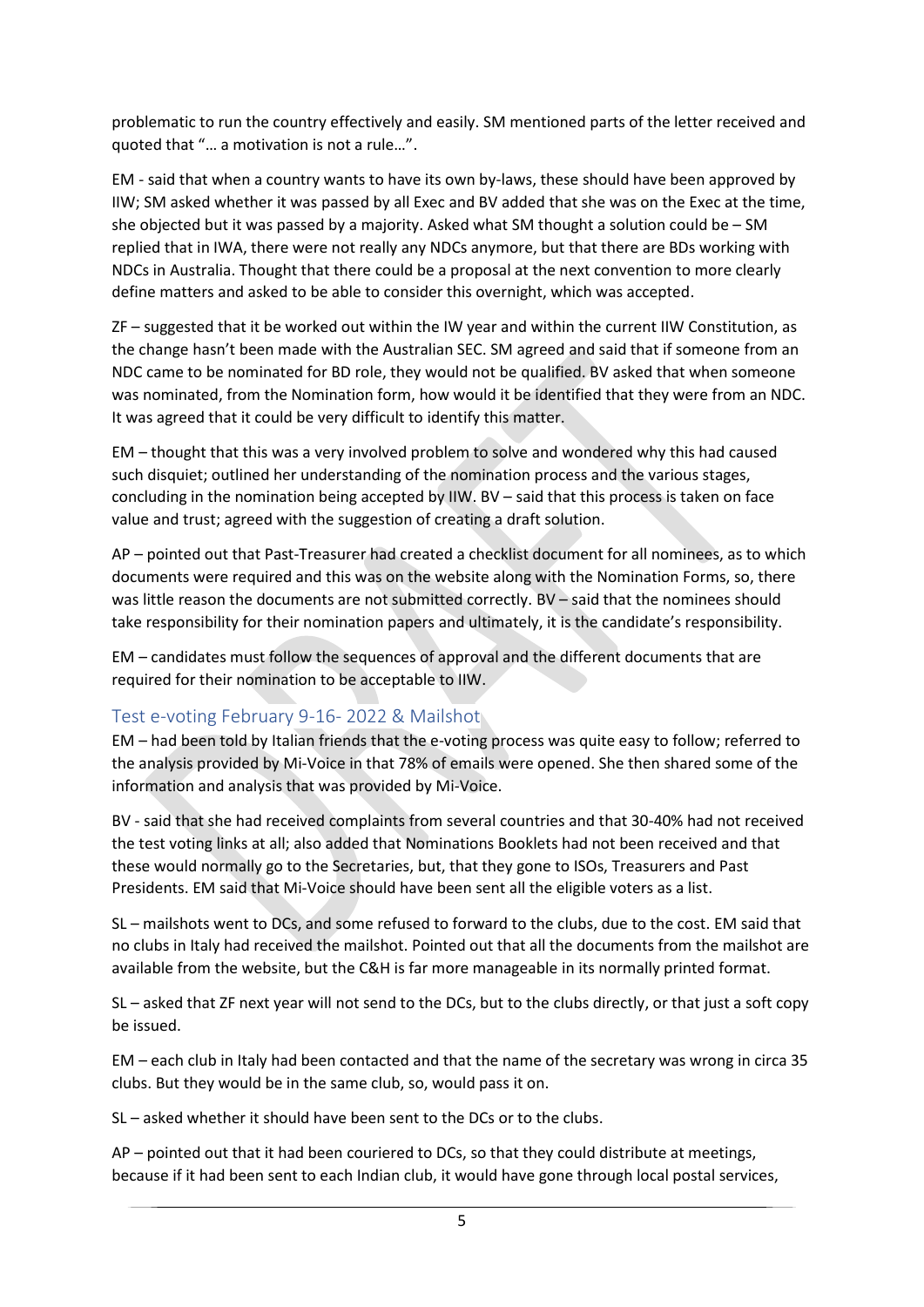which like many throughout the world, are performing way below pre-Covid standards. AP stated that some of the country's deliveries (Nepal, Pakistan and Bangladesh) were held up by customs controls or by the attempted charging of import duties. Said that he'd had a conference call with the Mailing House and that if IIW were to use a completely tracked service, it would cost an additional £20,000. Pointed out that all the documents from the mailshot (except the Financial Statement) had been available on the IIW website since early December and added that the mailshot could not have gone to ISO, as the IIW database does not hold these contacts. BV said that it had gone to ISOs, who may have moved into this role after being secretary and AP pointed out that if IIW isn't informed of this, IIW does not know.

SM – suggested that next time the district could be paid by IIW for them to do the onward transition of Annual Mailshot. AP added that next time, hopefully, the global delivery systems will have recovered from the impact of Covid.

SM – suggested in future years, the delivery company should be required to prove the dates that they had sent to the individual countries. This could then be shared with the NGB and AP again said that for budgetary reasons, the more expensive fully tracked option had not been taken up.

SL – asked whether a different mailing house could be used, and AP said that it would be difficult to do a competitive tendering process in India from the UK and thought the Indian Association may be able to help with names of reputable / proven companies. SL asked about the new charges of the HSBC account and AP pointed out that the charging seems to be inconsistent. There will be a charge of £5 per month, which is now levied by HSBC for all Charity / Community accounts, but HSBC are not clear themselves on the charging of transactions. AP said that even moving to another bank account, there would be charges incurred and like most countries, the banks act in cohorts with each other.

11:00 (SM left the meeting)

# Convention 2024 Logo (11:00am)

Pam McConnell (PMc) joins meeting to present the selected logo for Convention 2024.

EM – said that she liked it very much but thought it would need some explanation of the flowers, as she didn't know they represented the United Kingdom countries. Thought that it worked well across the examples of merchandise shown as examples and that the bee could represent the industriousness of Inner Wheel members.

PMc – hoped that people would know the emblems, but there will be an explanation in the bag that will be given to each delegate.

BV – asked which countries were represented and PMc explained the flowers / countries. BV – asked whether there could be something made by the letters of the four countries, PMc, said that she would investigate.

ZF – said that it was very festive and liked the way that the logo could be revolved through 90 degrees and used in another way. SL agreed and liked the colours used.

PMc thanked the Exec for the opportunity to meet and present the logo.

EM - pointed out that there are plans being put in place in many countries to celebrate 100 years of IW, so, will be good that they also know what IIW is doing in this regard. IIW should inform the members regarding what is happening, and PMc added that they cannot really be publicised until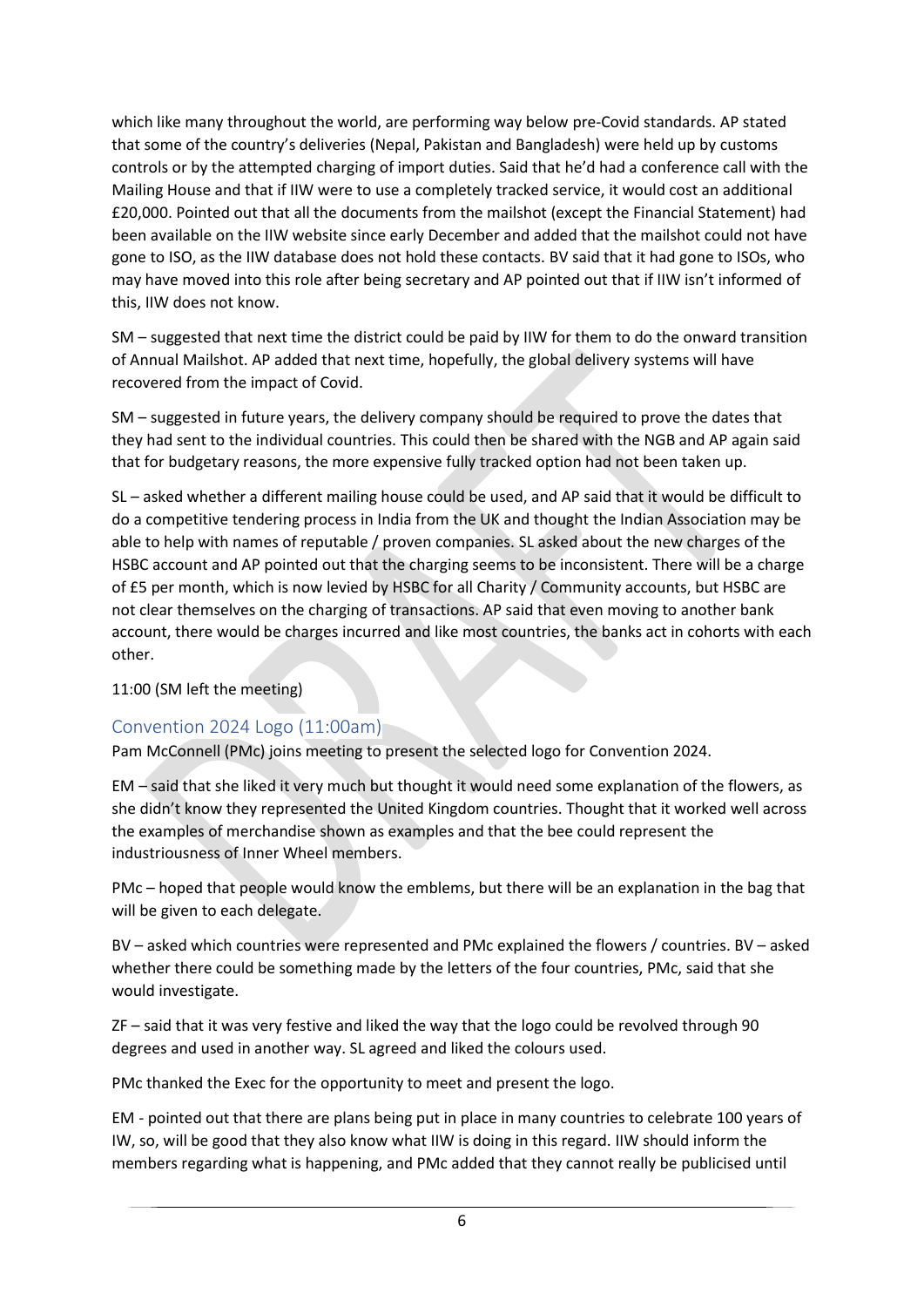the contract is signed. Stated that they have budgeted for 1,500 attendees but would change their plans accordingly if numbers permit.

SL – asked whether there would be a wax statue, like there are in Madame Tussauds – PMc said that she did not know how this would be done but would look into it. EM – said that she envisaged a small statue in the environs of where the original club was formed and PMc added that they are working with Manchester Marketing, who help promote such events in the city.

EM – informed the group of the actions of IIWPP, Chris Kirby, in having a book written on the more recent history of IW and that some articles have already been written and that Chris Kirby has agreed to carry on with her work on this project. PMc said that this could be quite expensive.

AP – mentioned the options that self-publishing through Amazon might be a possibility.

BV – Rashmi Sharma was asked to write and that, to her knowledge, only 75% of the book was completed.

SL – asked about the closing date for the book and if articles could still be sent.

EM – read to the meeting the report from IIWPP, Chris Kirby.

BV – said that to have the document be printed in India, where the costs would be 60% lower. Said that Rashmi had been asked to collect and collate the articles that have been / are being produced. Thought that it would be a good souvenir for the Convention and that thousands of copies would not be expensive, if produced in India. SL pointed out that the cost of shipping could be awfully expensive.

BV – stated that the book is not a history book, but articles submitted by IW members; ZF – pointed out that the previous books on IW had been very focused on GB&I.

11:50 – (SM re-joined the meeting)

EM - gave a recap for SM of the Convention logo, it's background and its design.

# Testing vote February 9-16-2022

ZF – the correct email addresses need to be established and SM added that she can speak to her NR to see what had been happening.

AP - pointed out that some NGBs have stated that they didn't receive the email, but Mi-Voice answered that they could see that the emails had been delivered, some had been opened, etc.

BV – suggested that an email from AP, stating that election dates, and that if they do not receive the mail, to check Spam folders and if not there, to contact IIW / Mi-Voice. Suggests that the format should be in bullet points.

AP – said that he would try to keep the instructions clear, and SL requested that the Exec be copied. Some of the NGBs have requested changes to 30% of their lists that were submitted in December and that for the process to work, IIW needs 'clean' data. Explained that during the test voting, there were circa 20 requests per day. for changes. BV – said that in India, those clubs who do not receive links, they should inform by a certain date – could this be done in IIW's e-voting, AP said that a date, suggesting  $15<sup>th</sup>$ , could be imposed and BV said that this needs to be stated in the letter.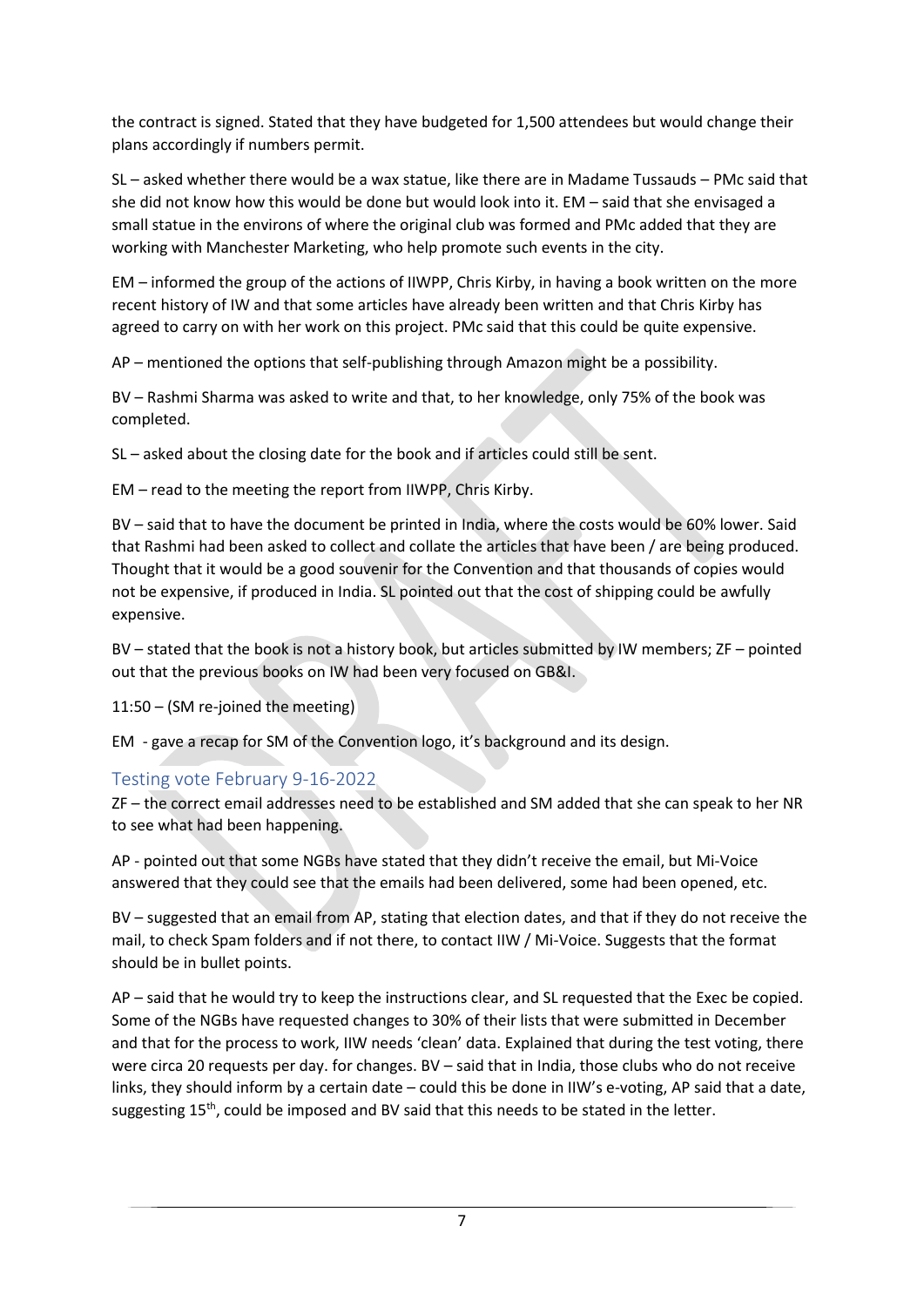### Wheel Can Cerv campaign correspondence

EM – gave a background to the impetus of the campaign from IW Philippines clubs. Recently, EM received a letter, requesting "… that through fund generation initiatives, with NGOs, local Government units and enterprises, the most marginalised and vulnerable women would be reached sooner. The Wheel Can Cerv programme will benefit from comparative funding, support from IIW and other IW clubs and districts worldwide". Explained that when she endorsed the campaign, she did not commit to any funding, as this has never been done by IIW and that the Covid19 Fund was made up of the money sent from IW members.

BV – said that she was of a different opinion and that IIW should support good projects like this and in this case, it would be more that the project is sponsored by IIW. At a later date, if there are operational costs incurred at a local level, this could be a good use of IIW funds. This is especially the case with small NDCs.

SM – thought that it could be viable for some of IIW's money being used for appropriate project, but would need to be supported by a proposal, with an amount being allocated each year.

BV – Said that she had submitted a proposal in 2019-2020, to start an Inner Wheel Foundation and had 200-300 women ready to commit funds to this, but it was not accepted by the Constitution Chairman. Said that thinking needs to change and to go for a Foundation, not using IIW's money.

SM – it could also be a joint project for the whole of IIW; IW or IIW has too often 'hidden behind' other large organisations, e.g. UNICEF Fistula project

BV – there should be far more publicity generated by IW for the projects that they are doing; SM pointed out that this would not work in Norway, as they are more reserved, and it would be very un-Norwegian; it is a very rich country, and their projects tend to look internationally.

ZF – had been told about the letter being sent, and they have asked for help for this campaign, which has no cost, the screening of the women is where the costs are incurred. ZF gave a background to the 'pins' that are awarded for the level of donations that are given, which are highly valued by those who received them; the Foundation will match the funds that are being generated / donated. In the Philippines, an element of the Cap Fees is allocated for matching of funds, which is distributed to them differently to less wealthy clubs.

EM – would like to provide support, but this needs to be done within the exiting parameters and how to work, Wheel can Cerv is a good example to give to the IW members.

SM – had informed her district in a meeting earlier in the IW year, but things were then closed down, so, nothing further was done. The situation in the Philippines is far worse there than in other countries and this can help foster international understanding.

### Covid 19 DVF extension - projects

EM – pointed out that £10,000 was sent to HAS, but there is now £44,000 still to be distributed; need to find an organisation who is providing vaccinations to those that cannot afford them. Suggested that some could be spent in West Africa, in a similar way to that which has been done for Haiti.

SM – IIW should not 'hide behind' other bodies and should work in partnership. Suggested using the clubs in Africa, e.g. Zambia, Zimbabwe, Malawi, etc., to identify suitable local partners.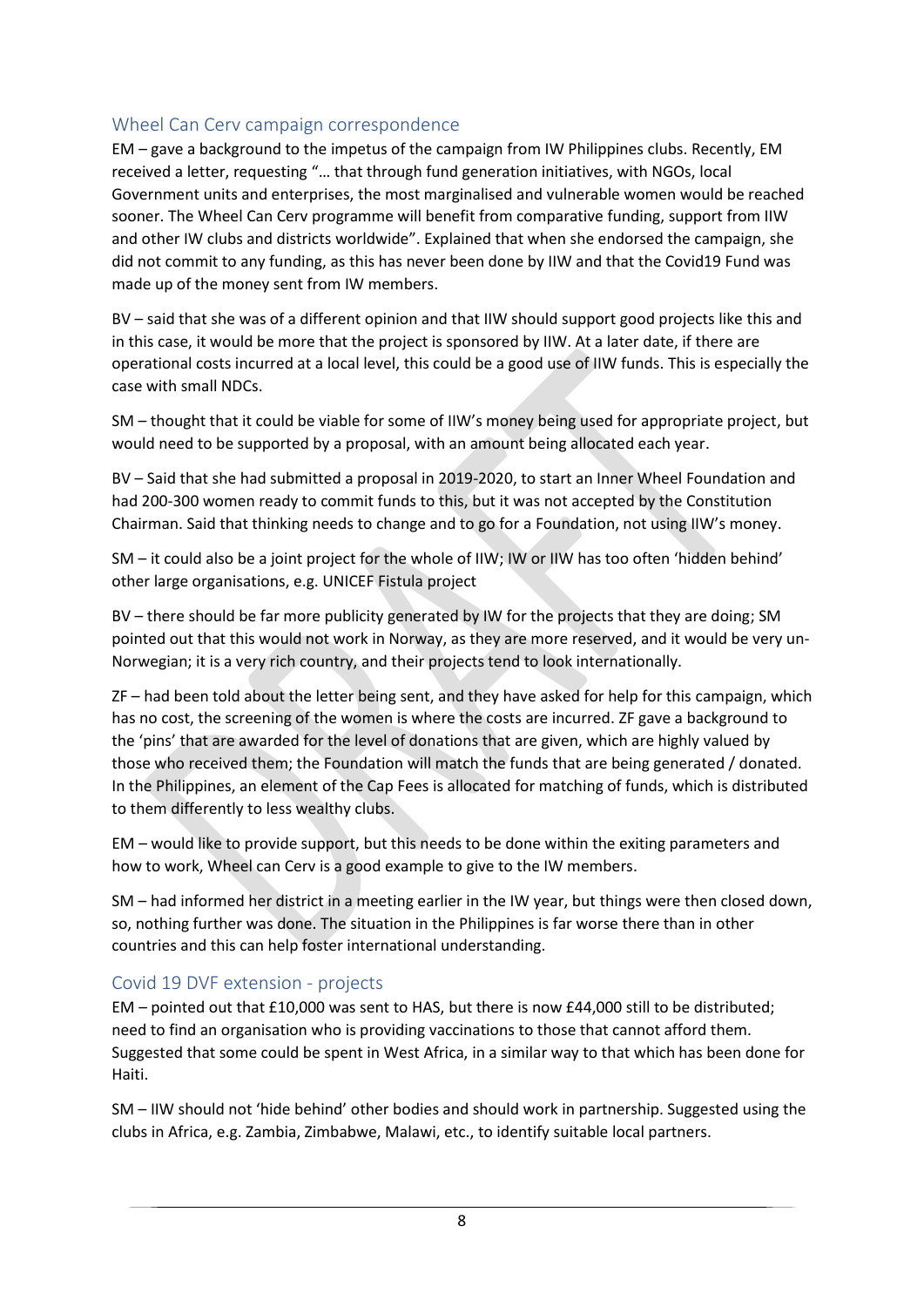BV – the definition of the fund was that it was for Covid, so, would need to contact all doners, to change the parameters of the donation. ZF suggested that the money could be used for the Covid pills which are coming on to the market.

BV – suggested that the BDs contact NDCs to find out what is needed locally and see how this could be used as a channel for fund's distribution.

SM – suggested that MSF should be approached, having seen their good work elsewhere, but AP pointed out that they did not to want to move forward with IIW's donation and ZF added that Red Cross didn't not reply.

SL – suggested a news item about the donation be placed on website and ZF said that it would be done but were waiting for photographs for the article. EM said that she would go to the organisation that she knows in Padova, who might be able to provide further information on West Africa.

BV -suggested that the discussion on the D&R should be a separate meeting; SM added that people had been told that it would be discussed at this meeting, so, should go ahead.

### 23.02.2022

EM started the meeting and AP read the opening lines of an email that had been received from IWA. EM pointed out that the VP should now be the President, if, as SM points out, she is in a position to do so, with immediate effect. SL read out from the letter from IWA and that the VP had been asked to step into the role and the IWA districts and clubs had been informed.

SM – said that as Australia was being discussed, were there any comments on the letter she had drafted. BV – suggested that there are regional writing styles and that, the letter should be shorter, to improve clarity. SM said that this is her style of writing and the recipients have commented favourably in the way the information is conveyed. ZF – said that the letter had covered all the points that had been raised and SM added that it was not just for the original author of the letter, but to IWA NR, CC, etc.

There was a discussion regarding the letter from a Bulgarian club, regarding the Cap Fees that were returned by IIW and the payment methods and processes that could be used to satisfy Bulgarian national laws, IW Bulgaria protocols and IIW's protocols. SM pointed out that some are being asked to use their personal bank accounts, which she did not think was a good option and stated that a previous deadline had been missed by a very long way. The method of payment to the account, which the other clubs in Bulgaria had done, should be insisted upon for the three clubs.

BV – said that the clubs are making efforts to pay and therefore, it would be a difficult decision to withhold their voting rights; SL stated that the clubs had used the Cap Fees form, which is not sent directly to clubs, so, someone had given them the form. SM – said that previously in Bulgaria, payment had been sent directly to IIW; suggested a letter be drafted giving a final chance for the three clubs to instigate payment. AP asked what the deadline would be for the payment to be made, to be sent to the NR, payment to be made by  $1<sup>st</sup>$  March 2022.

### International Friendship Award

EM – informed that another letter had been received from a member, suggesting the International Friendship Award, which recognises good works and is more achievable that the MGA. Mentioned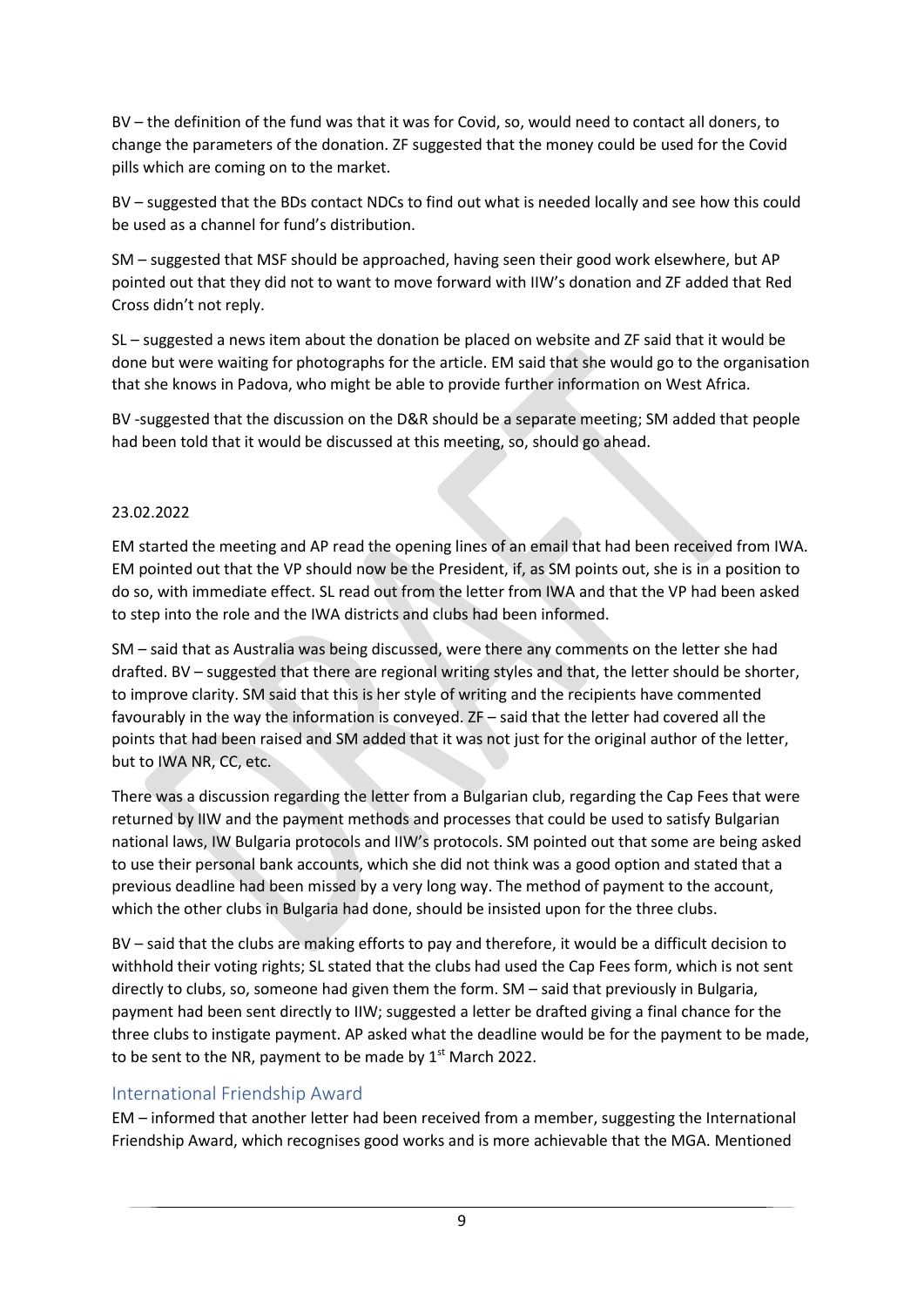the Paul Harris Award, within RI and it was pointed out by SL and BV, that the individual pays for this, whereas, in Italy, the one received by EM was awarded by Rotary District 2060.

SM - said that she does not mind such an award, but it is not up to the Exec to decide, but it should be voted on by the IW membership. If the Exec agrees, the suggester of the Award, should write a proposal (or General Motion) for the Convention. BV – suggested that the Exec & IGB could decide to implement this idea, prior to it being accepted as a proposal by Convention. SM – said that could be used, but the purpose of that mechanism is meant to be for urgent matters; reiterated that the suggester should put this before a Convention. BV – questioned why there needed to be a wait of a few years for this idea to be taken on board and having gone through the MGA list earlier in the meeting, thinks that people are now taking it too lightly and it should be a highly regarded award and seen to be of value. The proposed IFA, could be an interim award. SL – said that today, Exec will spend an hour discussing MGA nominations, so, if Exec was to do the same for IFA, it would take days and that the IFA could be regionalised.

BV – asked why the President could not appoint a small committee, maybe IIWPPs, to go through this process on behalf of IIW Exec, for them to then ratify. SM said that all members need to decide on the acceptance that there should be an IFA.

BV – gave a further background to the Paul Harris award and that she had received 6 of them.

ZF – thought that the IFA could work and that the IGB could approve it, for ratification at the Convention, but the mechanics of this must be considered more thoroughly and referred to SL's suggestion of it being on a country-by-country basis and that they could be bought from IIW. SL said that it could also be between countries, but ZF was not in favour and thought that there needed to be criteria defined.

EM – asked for opinions; BV said that the suggester should be asked for further information about how she expected that this would work, with further details; SL added that the design should be by IIW and not an individual; it was suggested that the red rose should be used. EM referred back to a previous email, which had suggested a 'pin' which would be a red rose. SM said that she agrees to this, but, that it should be decided by the whole membership. SL suggested that it could be a good thing to launch at the convention and SM added that countries could be asked for their support and suggestions.

EM – asked for clarification on how it could be launched at Convention and SL referred back to the process that SL had outlined. SL said that it is to do with Friendship and should canvas opinion. EM summarised the actions – letter to suggester from EM re: details, then email (AP) to NRs etc., canvassing views and also informing BDs and canvassing their opinion.

# MGA

There were seventeen nominations for a Margarette Golding Award, of which, eleven were approved, one required further information to be provided and five were not approved.

EM – a bigger badge to make more prestigious, or maybe by adding artificial stones around the design. SL – wants some of the MGA criteria to be better defined, so that there is greater clarity as to the reason for the award, which ZF agreed should be done, e.g. the period of the services being done, it should be recurring, not just a one off. AP pointed out that there were many badges in the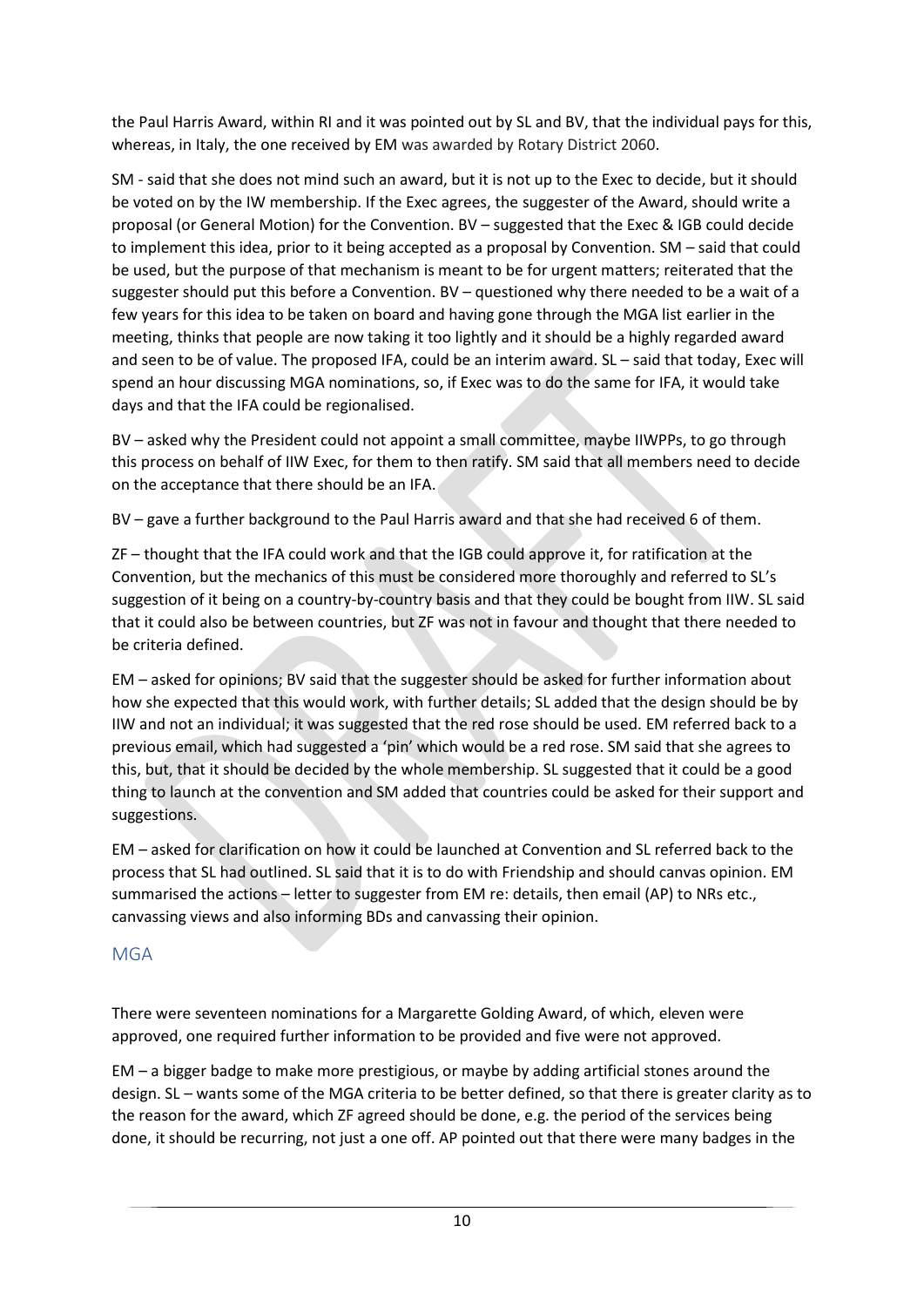office to be used up (approx. 100); SM suggested that they could be done for launch at the Convention. SL said that they should be used up before more are designed / procured.

Website Update (23-2-2022 11:00am) YSC joined the meeting at 11:00am.

EM – said that the website needs to be updated and that there needs to be agreement on the statistics to be used.

YSC – the website doesn't have to be a report of the figures, it should be for promotion, so, "….over 108,00 members….' '… nearly 4,000 clubs…' and 100 countries. BV agreed with this, based upon the work done by Elizabeth Thomas and added to by SL. It was agreed that it would be ' over 100 countries.

EM – it had previously been agreed that the Covid fund would be run until the end of 2021, although this date has been revised to December 2022. This money will need to be spent once suitable organisations have been identified. YSC – said that the website needs to be updated, as it still has a call to action for donations; EM said that donations were no longer being asked for. SM – said that there should be an update for the website, e.g., the donation that has been made. ZF said that she would be submitting an article to YSC regarding the donation and would write to the NDCs to see whether funds were needed in their countries.

EM – Women Together photo should be updated and asked what had been done; YSC said that the photos should be renewed and be prepared to have a pool of assets. AP gave an overview of the creation of the website and the ongoing cost; YSC said that there needs to be an ongoing process of website maintenance and updating, to ensure the relevance of the website information.

EM – asked why the messages that she sends to website / Facebook (FB), have a further link that needs to be clicked upon; YSC displayed the relevant page for the group and explained the reason. If she was designing a website, where there is a link, it would be a standard colour, whereas this is not the case on the IIW website. Stated that the website, etc., is a tool for IIW's promotion, but IIW can have no control over what FB is going to do.

EM – joining IW, the link is broken and should be fixed. AP pointed out that the text in 'Starting a New Club', needs to be updated, as does the statement under 'Existing Clubs', which was agreed. YSC said that there needs to be a concerted effort proofreading the website and BV volunteered to help.

EM – About IW – said that the photo is old and needs to be updated, as it is from Copenhagen (2015) and needs to be updated. SM said that there were good photos from the Melbourne Convention. YSC asked for her remit, and it was accepted that this should be done and that the photos should be from IW / IIW. AP to follow-up with RMS, whether the number of countries, members, etc., could be updated from a single source, which YSC may be possible, but would need RMS intervention.

SM – said that there should be the history of the Covid fund, with the instigation of the fund to its status. ZF – outlined the purpose of the documents relating to the Covid19 project that are on the IIW website; SM suggested having another document, thanking those that had donated and show where the funds had been deployed.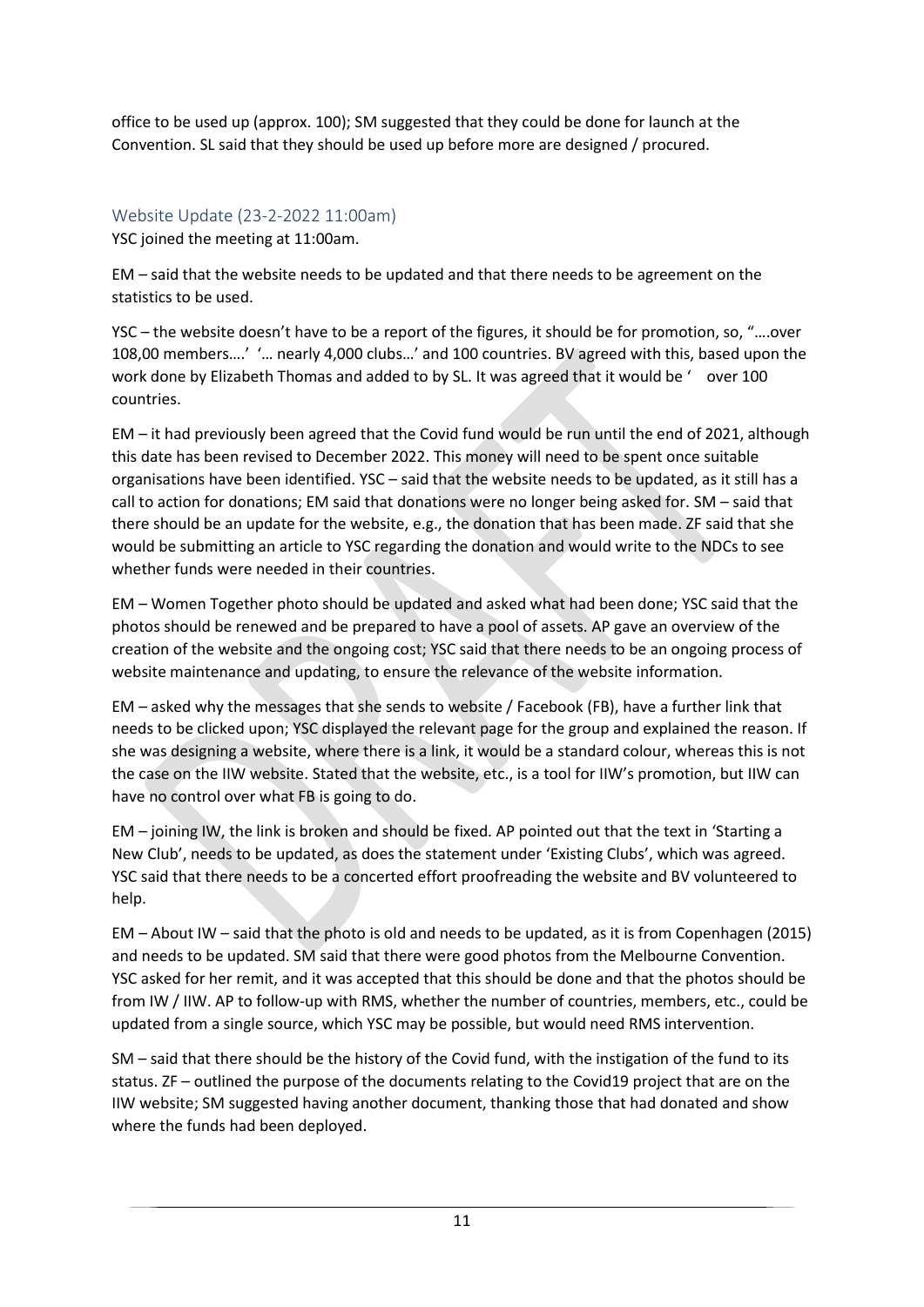EM – suggests that the photo for Women's Rights should be changed and include a woman, not just girls and that there needs to be a general overhaul of the website. YSC said that as she goes through the website, she notices that the current four objectives are not reflected strongly enough. AP asked whether there was budget for photos and YSC said that it should be from current IIW assets.

EM – spoke about the House of Fame, which showed the IIWPPs, AP pointed out that it was there, under News and Features. YSC said that the rendering of this page may be problematic, as the name only appears when the cursor is positioned over the photo.

ZF – suggested that the gallery should be moved to the Members area, under Who's Who.

EM – YSC asked whether the About IIW and IIW and the UN should be changed to IW in both instances. BV asked that time be given to consider this matter.

YSC – Elections Page was scant, and AP said that this would be populated with the Nominations Forms in early April, once the results had been published and added that the level of detail provided would depend on the Exec of the time.

EM – thanked YSC for all her hard work and value input and thanked the other Exec members for their comments. SM added that the members in her country were very appreciative of the great work that had been done.

# Logo and Theme 2022-2023

ZF - presented her Theme and logo for her time as IIW President 2022-2023, 'Work Wonders'.

It was liked universally, and it was approved as the new Theme for 2022-2023.

EM - said that she was sure that VP ZF would have a successful year and that she would have the support of all of that year's Executive and the theme would enable many projects to contribute to it.

# UN

EM – appointment of additional UN Geneva rep, with a good CV, she lives locally to the UN office. SM – the criteria need to be better defined, if IIW is saying that it should be limited to those living in the country / nearby, as the expense could be large for IIW, given travel expenses. EM – could be allowed to live anywhere in Europe, but this cost could be reduced, as many of the meetings are now virtual. SM – if there are to be other UN reps, this should be discussed more broadly, as this would have an impact on IIW's budgets, but, also, there are many capable women not living locally to a UN office, who could make a positive contribution.

ZF – suggested a meeting with the current UN reps, and things are easy due to the virtual nature. BV – said that she was with her for a whole day when she visited UN Geneva. EM – this was not an official shadowing and BV added that location should not be too much of an issue, as there may not always be people in the UN centres. AP pointed out that Brenda Lowe's (BL) location would enable her to access low-cost airline flights from Luton / Stanstead.

BV - suggested that there should be some expenses allowable for travel for UN Reps; location should not be the overriding factor in selecting a UN Rep; the new appointees should do a few months as cover / shadow, for IIW to observe, up to 30<sup>th</sup> June and review after 6 months. Suggested that proposed new UN Reps could be asked to cover the costs of her travel / subsistence when going to UN meetings in Geneva, if appointed.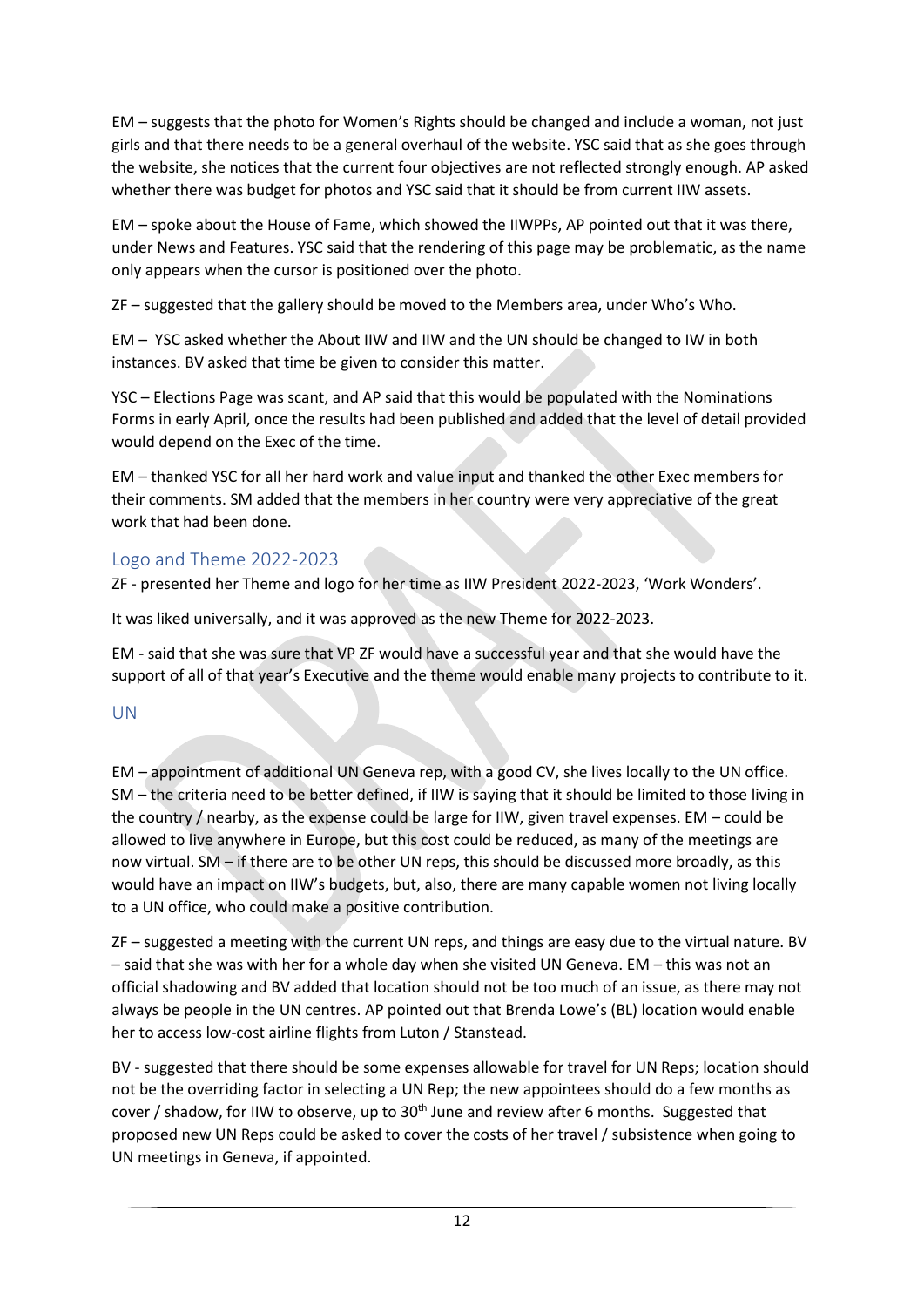SM – said that she had been an observer at the UN for two weeks, which was very costly the country / sponsor of the trip. AP mentioned the application from a member from Cairo IW, which was sent via IIWPP, Phyllis Charter.

BV – said that IIW could not just restrict UN representation to European members, EM said that if IIW is to pay all expenses, the number of UN reps must be reduced. BV suggested that they receive a fixed amount, that would be used to cover their costs for their UN year and that Exec should try to calculate how much each member thought that would be appropriate, e.g., four meetings per year would be enough. EM – quoted from D&R document for UN Reps, which came from IIW guidance library.

SL – said that IIW must be careful to control travel costs, otherwise this could become a great expense. SM said that people cannot be expected to work as a volunteer for IIW and not have expenses reimbursed.

BV – suggested that the duration for time at the UN should be only one year, so that other people would be able to gain experience. EM – said that AP had provided email in September relating to UN Rep role -expressions of interest can be provided to the Executive. No other positions can be held in parallel. Statement of credentials, preferred venue etc to be sent to IIW for Executive consideration.

AP – said that the document quoted from was written under the Presidency of IIWPP Chris Kirby and EM said that she thought tenure should be three years. BV – said that most are doing jobs, attending UN and that 2/3 years should be enough. There was a general discussion regarding the experiences of visiting the UN and that it takes time to understand the ways of the UN and how it works.

BV – suggested that ZF make some proposed suggestions for discussion by the Exec. SM – said that the process should be transparent, that they should be nominated by the club, etc., BV said that the UN Rep should be nominated every year by the club, to District, then to IIW and that as there are three reps in Vienna – Ceja, Veronique and Ulrike, IIW needs to know what they are each focusing upon.

SM – could it be that the experienced UN Reps, e.g., Ceja and Martine could update ZF on what is needed and what would be recommended, as they may have valuable input. BV – said that the UN reps should be prioritising which sessions to attend.

EM – asked whether a nomination should be sent from Evi's club, AP to prepare email requesting this.

### Staff Liaison

EM – concerns which member of the Exec is to be in contact with AP & EH and it had been decided previously that Elizabeth Thomas would do this, as she had a good understanding of UK laws, HR practices, etc. This situation has changed, and it was suggested that all the Exec would be staff liaison. SM – there needs to be consideration of all working conditions, salary, etc.

### D&R

EM – referred to an email concerning NR role and D199 situation. EM thinks that this should be resolved in their country. SM added further background information and that there were inappropriate protocols used by some of the communications from some members in this matter. This issue re: NR roles was also reflected in other countries, which is why this was added to the agenda. EM – pointed out that there is a D&R on the IIW website, and the D&R were to be again amended and this was started last year but was not completed.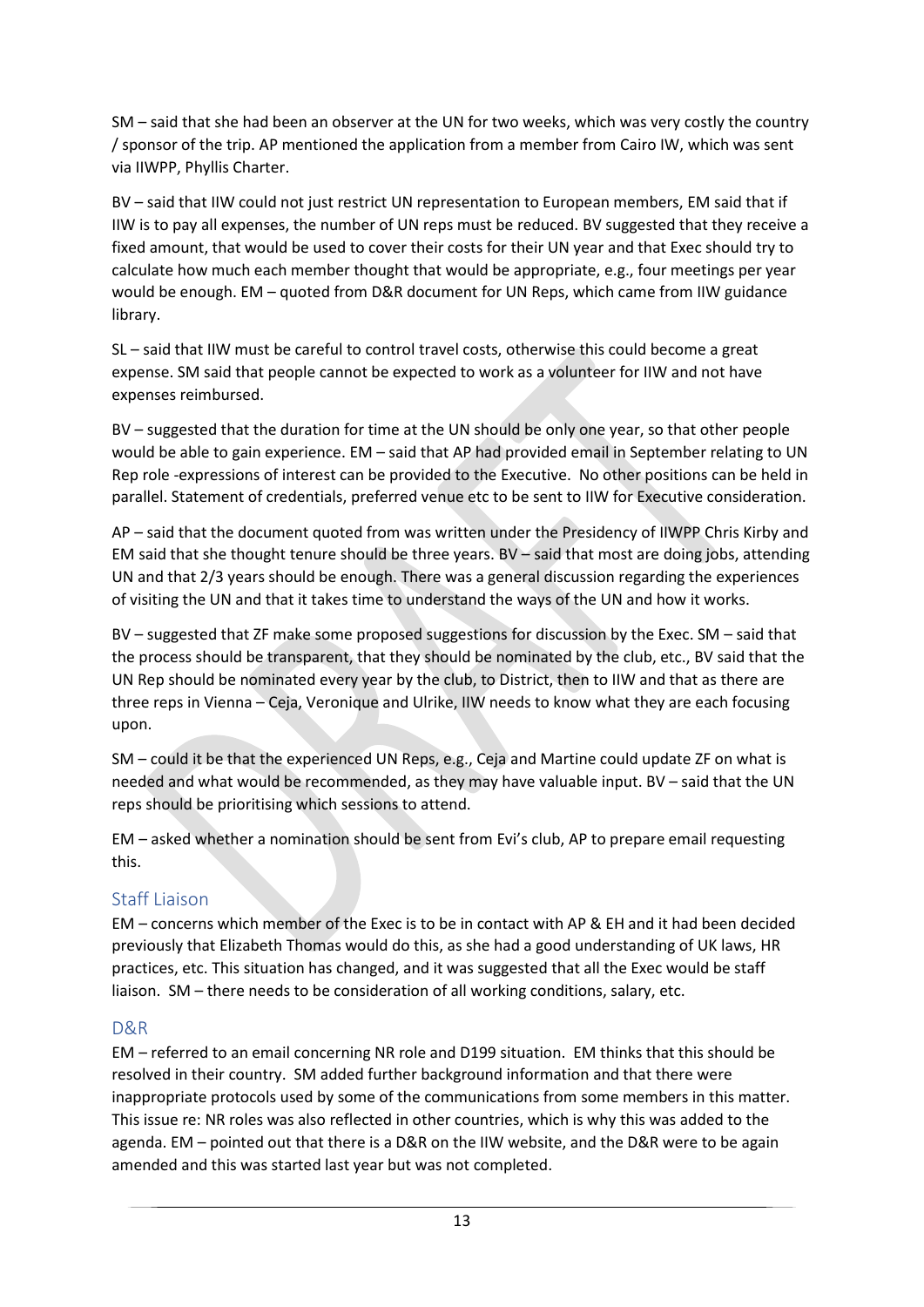BV – said that in the last few years, there have been people in some countries who have been exercising excessive control, which diminishes the status of the NR and their standing. This may have an impact on IW membership; IIW should support the NR.

SM – added that a member in Switzerland wanted to stand as BD for the following year, but this was not put forward by the District which was extremely disappointing. EM – was invited to D199 last year, but it was suggested that this should be postponed until some in-country issues were resolved. BV – suggested that EM goes to see if she could arbitrate – SM added that they may have withdrawn the invitation, so that the NR did not need to be invited.

SM – said that there had been other comments made by others, e.g., that the MGA nominations should be scrutinised thoroughly before sending to IIW which would reduce the time taken by Exec to review them. SL – said how would the NR refer back and BV answered that it was a question of scrutiny, before it even gets sent to IIW. SM – said that the NR should also ensure that the Cap Fees are being sent when the Charter Application is made; BV proposed that all Charter applications should be sent to the Exec for approval first; EM – said that Charters should be sent to her, as it is her name on the Charter.

All Charter applications should now be sent to Exec for scrutiny. SL – added that the NR should ensure that all payments are sent via NGB, not sent directly and she should ensure that all information regarding contacts, roles, etc., for the country are kept up to date; this is especially important now that e-voting is being used.

SM – The NR situation needs mending.

ZF – suggested that a proposal was needed, and EM added some Countries with a National Board NR is a member, but in other countries where there is no National Council the rule needs to be changed so the NR is within the communication systems in the country.

SM – asked whether the proposal should come from Exec or from one of the countries experiencing a problem and it was agreed that it should come from a country. ZF – asked whether the NR would be part of the National Committee and SM brought up the case in Germany, with the number of districts there. Said that there could be a joint letter from Exec to all seven districts, motivating them to come together again supporting an NGB.

SL – wanted to know the number of Members at Large and BV suggested a letter to NRs, but she expected that there would only be a few hundred.

EM – Germany. She had been told by members at Copenhagen that they do not want an NGB but she felt that they are such a numerous membership country they should take up the NGB. SM – It is many years that they have not had an NGB. The longer they wait the harder it will be to resume.

BV – note for NR D&R, should be for each country to decide how it is to be done, in India, it may be translated into multiple different languages / dialects. IIW is not the correct body to coordinate the translation. EM gave her experience as the Italian NR, a role which she said she really enjoyed. BV said that the NR doesn't have to do the translations, these could be delegated elsewhere within the Association.

SM – had been told by an NR, that she thought that her role had become that of a translator. ZF – highlighted that how can the NR update IIW, if she is not involved at the National level.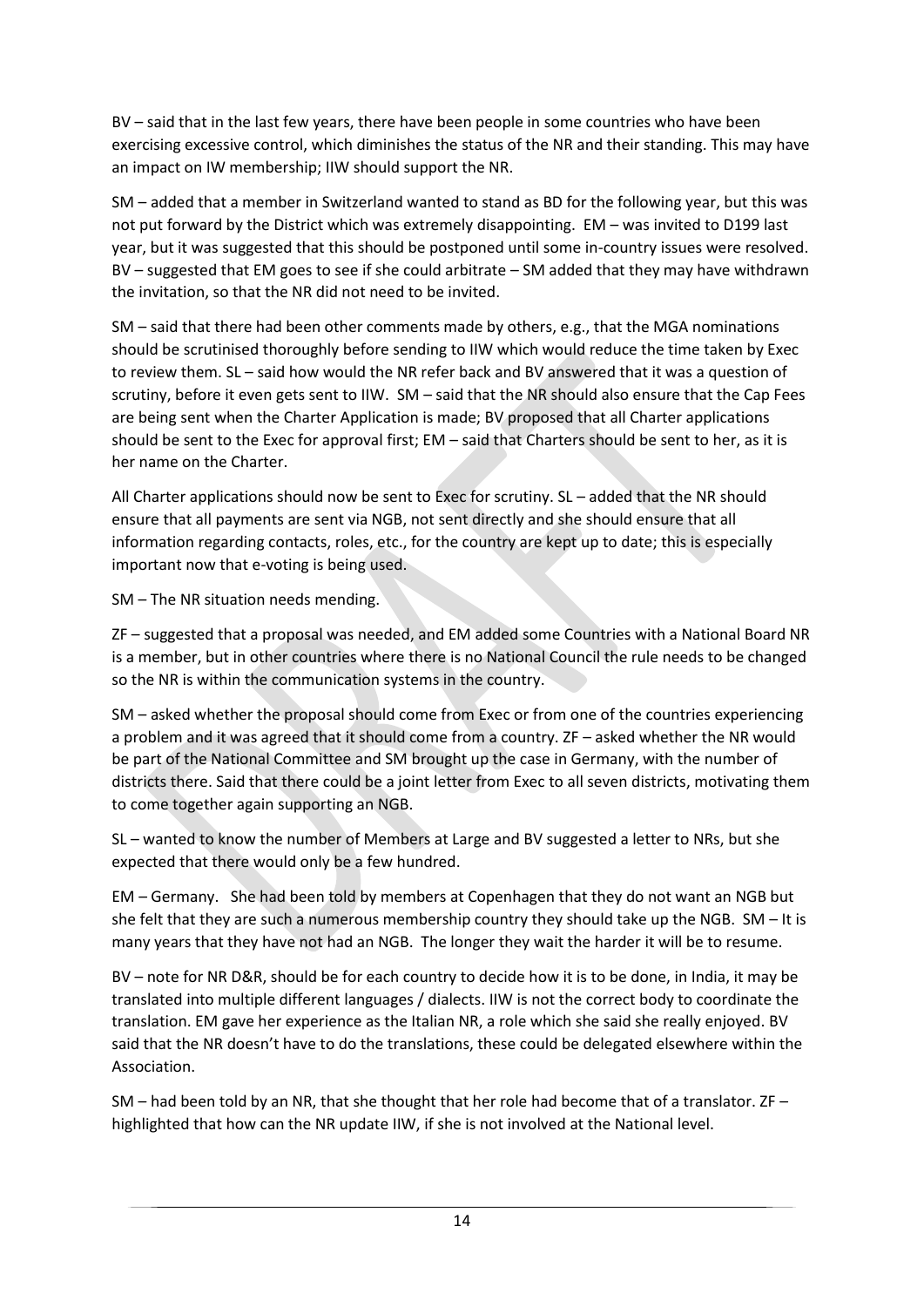BV – said that the NR report should be limited, so should be maybe one page. AP pointed out that there is a standard form, which is two pages, but sometimes the form is not followed. BV then related how the new logo and theme is released and publicised in India and this should be ASAP, to enable clubs to plan.

AP – suggested that the logo / theme be announced at the same time as the election results in early April, which was generally agreed upon. ZF thought that it could be done after the February Exec, but AP pointed out that sometimes the logos hadn't been a 'ready to go' form. BV said that she was surprised that IIW was to pay for the logo design, as she had paid for this from her own resources and had been told that IIW did not pay for this. AP pointed out, that based upon precedent, it should have been paid.

BV – said that there are young designers in India, who are going to be far cheaper than RMS; AP suggested that Yeok San's company could be invited into the competitive tendering process which has been proposed.

AP – mailshot, ZF said that Philippines had not been received either and AP said that he would chase up.

EM – AP to advise IIWPP Chris Kirby that she should progress with her work on the book, and it needs to be decided on whether to be printed or stay as an e-book. Whether there were to be photos and SM pointed out that a book without photos would be very dull; a coffee table book would also be expensive to produce. BV – they are celebrating their golden jubilee and their district has taken INR100 from each member, which will be a reserve for printing a souvenir book. Suggested that there should be £1 extra paid by each member to contribute to the production of the IIW Centenary book.

ZF – mentioned how difficult it was thought to be when it was suggested to levy £1 for the Covid19 fund; it had been suggested to EM that the Covid19 fund should be changed to donations to Ukraine, but, ZF has said that this could not really be done, as it had been donated for the Covid19 cause.

EM – asked what could be done regarding Ukraine and it had been suggested to her that any help should be towards Rotary groups too. ZF – read from a post that had been made and there were suggestions as to how funding could be provided. BV – said that money should not be sent to people's personal bank accounts and suggested asking the members what help will be needed. SM suggested a bouquet of sunflowers (showing solidarity with Ukraine) goes onto social media and EM pointed out that a message was on FB and IIW website last week.

ZF – gave more background on the comments made and SM added that funding will be needed when the country starts to rebuild. EM – there could also be the opportunity to help those who have become refugees, who need basics, such as blankets, clothes, etc. SM said that there could be donations and support to international bodies; EM – said that the clubs in the areas around Ukraine could be able to help. BV suggested that there should be a contingency fund that can be used for such situations and that there could be BDs nominated to provide support. BV – said that the IGB needed to be involved if funds were to be sent / used for Ukraine and that the money does not all need to be sent at once, as there will be long term rebuilding to be done. Suggested that the model used last year, which was used for the donations to Lebanon, could be used again, with several BDs involved in the coordination.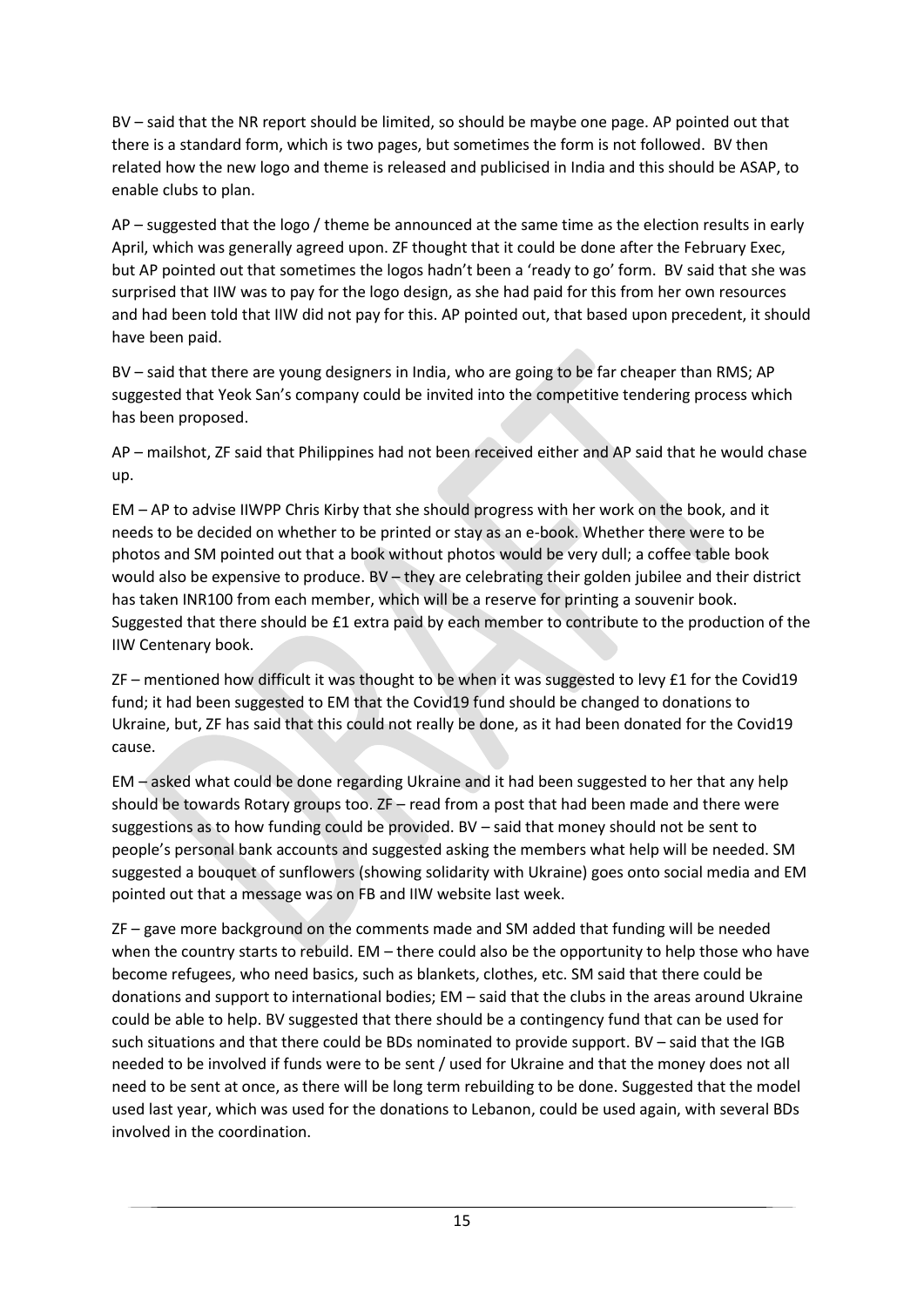BV – suggested that there could be an amount held as a contingency fund, should other such situations arise; clubs from the nearby countries who are also affected, could have funds from this fund. SL said that the needs should be established before any funds are sent. EM added that there had been little Presidential expenses during the current IW Year. Therefore, she suggested a donation of £ 5,000 from her presidential budget. BV added that the same sum could have been added from her last year's budget to offer a donation of £ 10,000.

Write to Governing Body to get their agreement. SL asked whether it was to be sent as money or as benefit in kind. BV was adamant that there must be care taken to ensure that the support goes to recognised and reputable bodies; SM said that she would check with her son, who works for the Norwegian Government, regarding what support might be needed in Ukraine. ZF Not just limited to IW members but all those in need through relief agencies.

AP – asked their authority to email Pam McConnell re: logo's acceptance and all agreed.

EM – all D&Rs need to be gone through; BV suggested that all went through these and reviewed via email, before reconvening.

SM – provided feedback from her son, which said to use only recognised channels, such as UNHCR or ICRC. Form for submitting proposals, the way the C&H is written, they should use the same form, whether for new parts to the C&H or amending current C&H. EM asked why a new form was being suggested and BV suggested that the proposer should send what they think would be a better alternative. BV - IIW received many Proposals and Executive asked CC to respond to all those that were not accepted as well as those that were accepted. SM - If items are sent in before the deadline and can be corrected before the deadline this should happen. The deadline depends on the actual date of the Convention. It will be November this year.

BV – Pakistan had invited BV 17 -23 Mar and Apr 9-17 Turkey, with no charge to IIW. She has also had invitations to visit 4 n/d clubs and promised would not exceed her Extension budget.

BV – Carol Buchanan-Smith had written that although CC is elected each year for continuity, she should be in office for 3 years. SM said that it appears that individuals were concerned that there had been canvassing from within IIW Executive. BV pointed out there are no rules regarding canvassing now. BV explained her point of view and past experiences of interpretations of canvassing in IIW elections and stated categorically that she had not been canvassing for any candidate.

It was agreed that the D&Rs would be reviewed via email and then there could be a meeting to bring together the thoughts and update the documents. NRs had been reviewed earlier today and would be updated in due course. Comments to be sent and circulated by 17<sup>th</sup> March.

# Closing Remarks

EM offered to provide a summary of the meeting.

# Vote of Thanks

ZF – proposed a vote of thanks for President Ebe, for the efficient handling of the Executive meeting and for providing a friendly atmosphere where there can be free discussion for the betterment of Inner Wheel.